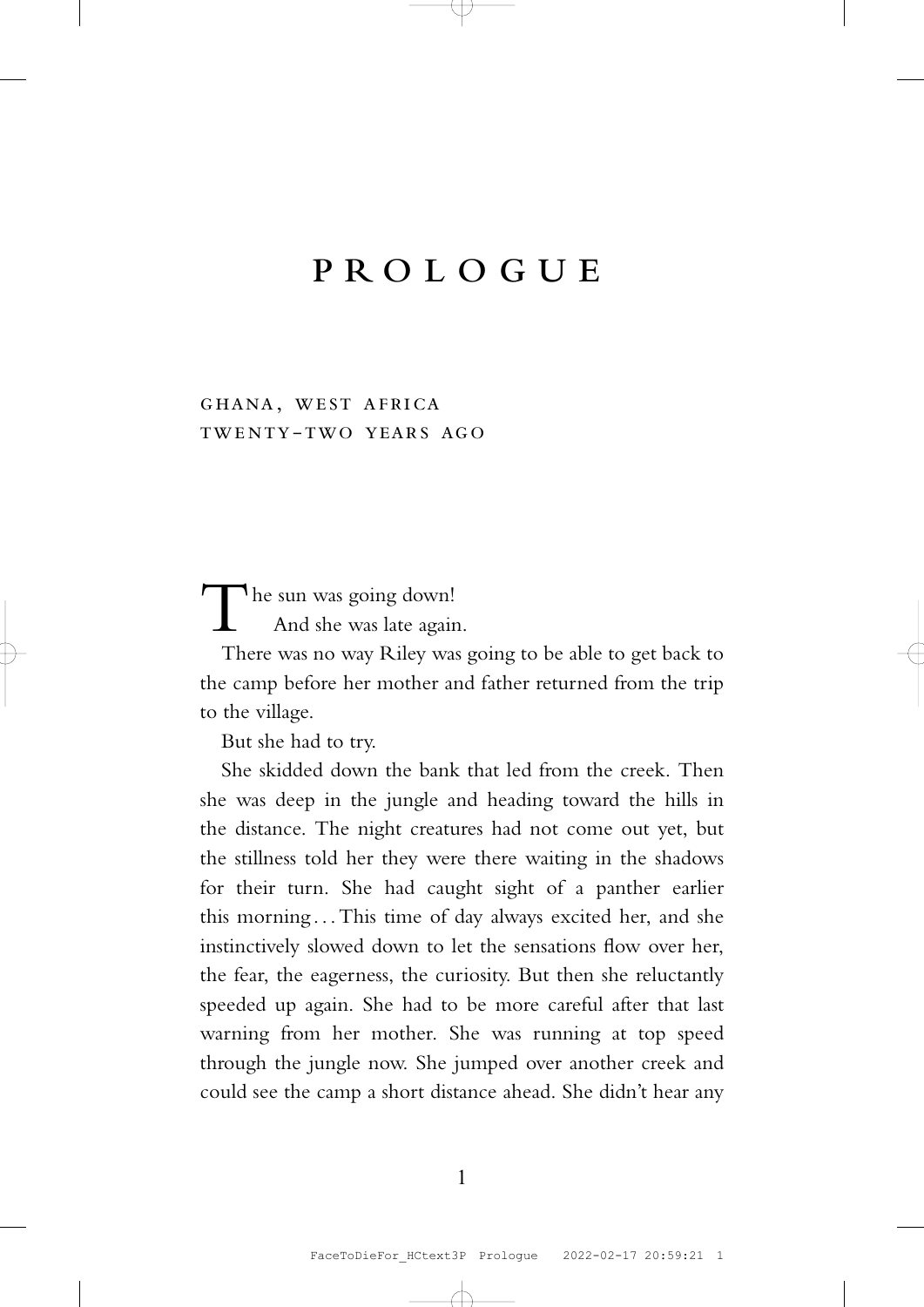## IRIS JOHANSEN

sounds of cooking or conversation, but that didn't mean Riley would get away with disobedience. It was fully dark now, and her mother didn't like the night creatures the way Riley did. She always insisted that her father be back at camp before the end of the day.

Well, she could only hope that something had delayed the purchase of the artifact at the village. She ran around to her own tent that was in the rear of the encampment. She lifted up the back of the tent and rolled underneath the edge.

A beam of light speared her face in the darkness.

"You were told to stay in the tent, Riley," her mother said coldly.

Caught!

Her mother lit the lantern on the table beside the bed and then gazed at her disapprovingly. "Not only disobedient, but you look like a filthy ragamuffin. I saw children in that village today who looked much cleaner than you."

"I'm not filthy. I took a bath in a creek right before I came home." Riley was careful not to mention that the creek had run through an underground cave and ended in a ten-foot waterfall. Her mother would not have understood. "And I finished the lessons you gave me before I took a walk. I didn't think you'd mind. You always say I should get exercise."

"You crept past the guard again. You know you're not supposed to go anywhere alone. You're eight years old. What if you got lost? Your father would blame me."

"I never get lost." She sat up. "I'm like Eleni. Remember all the stories you told me about her? She never got lost and she never got tired. She was a true warrior."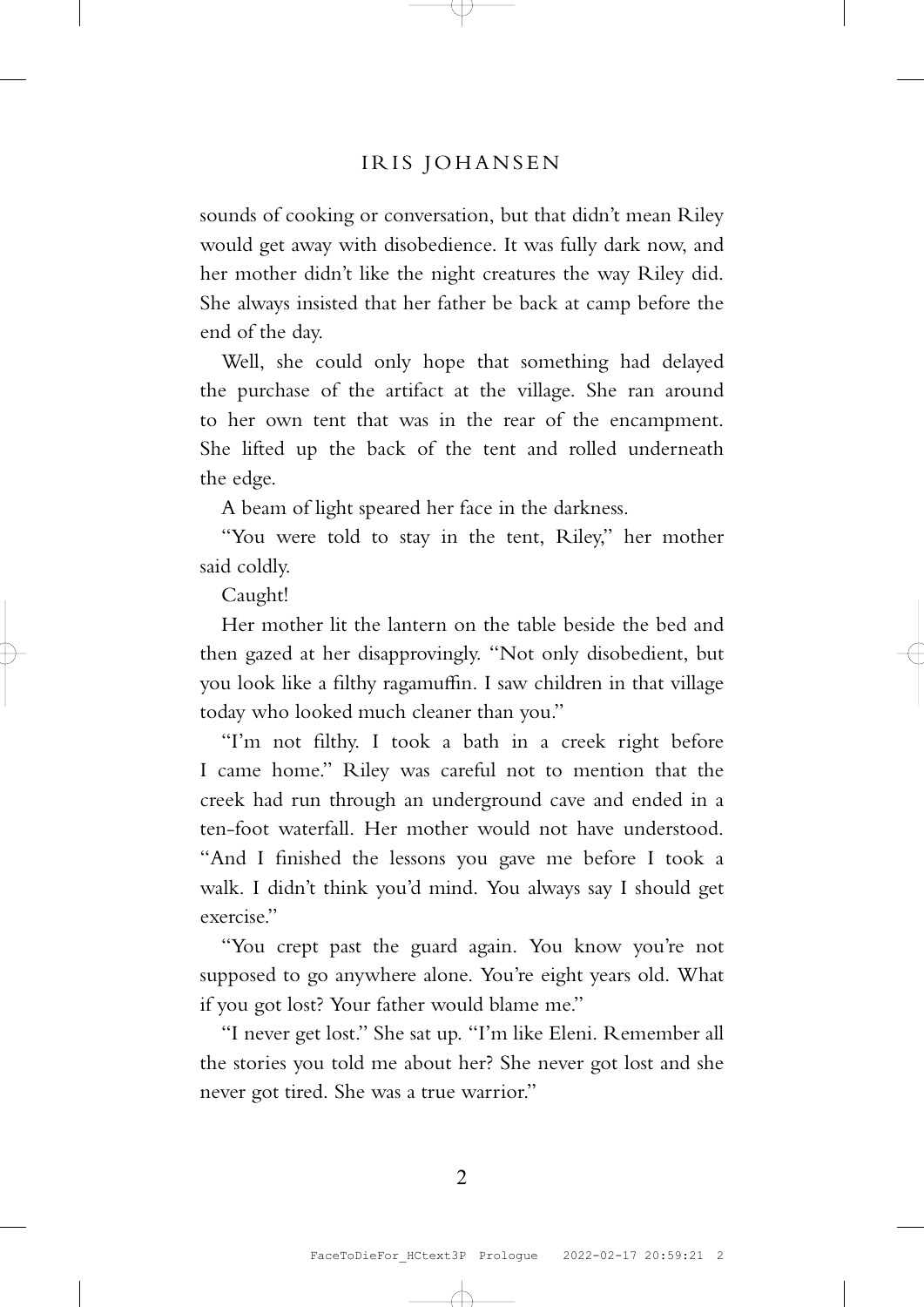## A FACE TO DIE FOR

"You're not like Eleni," her mother said between gritted teeth. "You're just a disobedient child who causes me endless problems. And I'm sorry I ever told you about her."

"I'm not." Riley knew she should just be quiet and not argue, but she couldn't accept those words. She lifted her chin. "I remember every one of those stories. Maybe I'm not like her, but I try to be."

"You're impossible." Her mother shook her head. "Now clean up and then go to bed. And if you've lied to me and didn't finish those lessons, you'll hear from your father. I've told him that we should send you to a private school in Egypt. I shouldn't have to handle you by myself."

"I didn't lie to you. I even did an extra lesson before I left for my walk. That should please him." She changed the subject. "Did you get the artifact?"

"We got it," she said curtly. "But it was hardly worth the trip. It was far too primitive and led us nowhere that we wanted to go." She turned to leave. "I suppose he'll want to know if you've had anything to eat."

"Berries," Riley said quickly. "Lots of berries. I'm not hungry."

"Good. Then go to bed. I don't want to hear anything else from you for the rest of the night. Your father and I have work to do." She left the tent.

*Yes.* Riley jumped to her feet and ran over to the table and hurriedly washed up and brushed her hair. Then she was in her pajamas, turning off the lamp, and crawling into her sleeping bag.

She closed her eyes. Sleep. Forget everything her mother had said. Remember the jungle, the strange sound of the chimps high in the trees, the way her heart had pounded as she'd run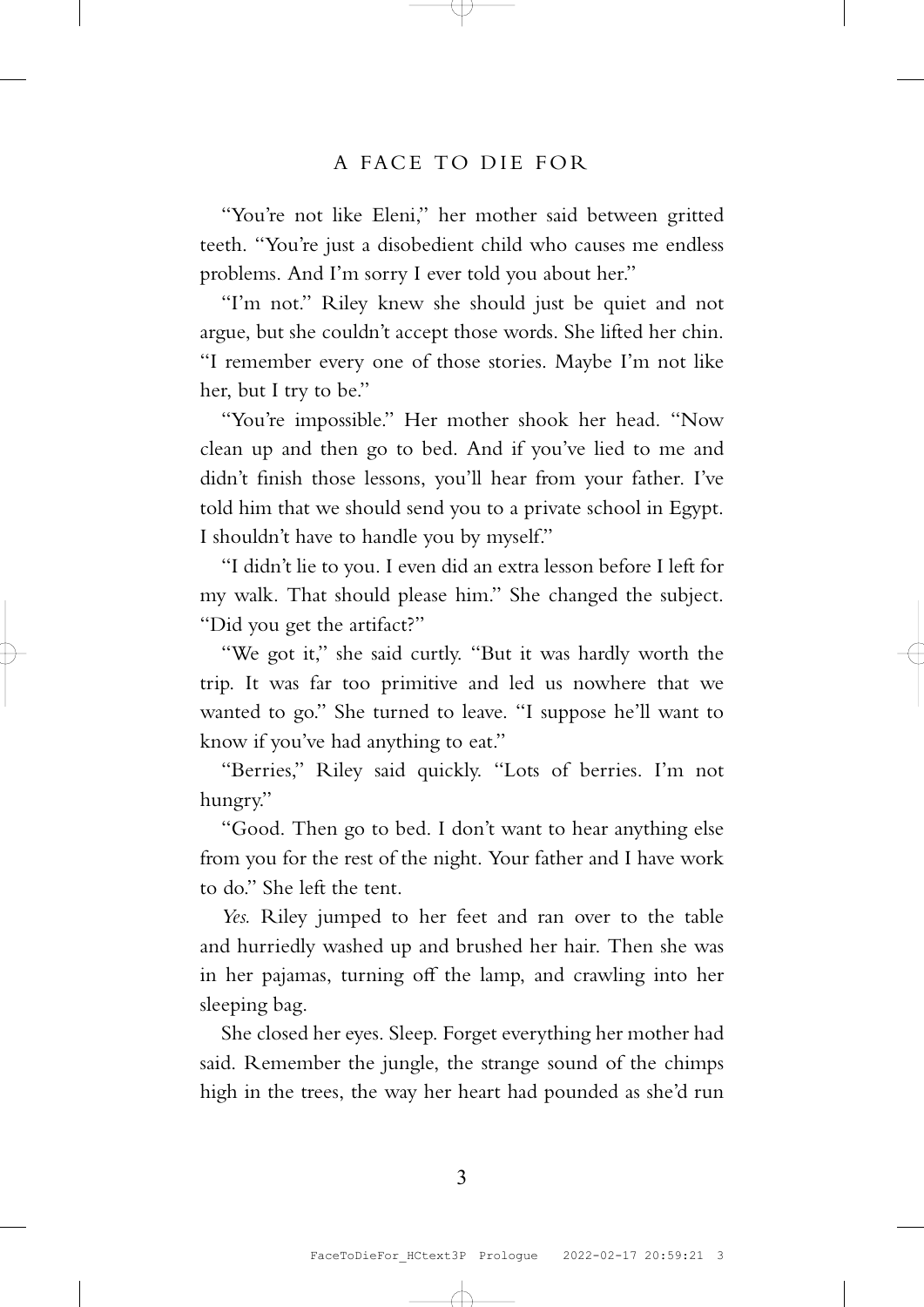## IRIS JOHANSEN

down the path this morning after she'd left the encampment. Let everything else go so the dreams could come.

**)** 

Freedom. Power. Eleni.

*"You got in trouble again." Riley heard Eleni laughing even before she saw her sitting on the stool beside the arched windows of the palace. She was dressed in a white tunic; her blue eyes were lit with amusement and her golden hair was short and shimmering around that wonderful face. "Won't you ever learn, Riley?"* 

*"That's what I'm trying to do." She didn't care if Eleni was*  laughing at her. There was only humor and mischief and no hint of *scorn or bitterness when Eleni came to her. "You kept bragging how fast you were, how none of the young boys of the city could beat you. But I had no one to teach me. I just had to do it on my own. I was very fast today."* 

*"Not as fast as me. Probably because they don't let you run naked as I do sometimes." Eleni tilted her head. "But you did well, and I was proud of you." She was suddenly chuckling again. "And I'll be more proud if you don't make mistakes and cause your mother to be angry with you. I've warned you about that. Running a race is one thing, but handling the people who can hurt you is more important." Her smile faded. "And your mother does hurt you."* 

*Riley couldn't deny that. "Sometimes. She said she was sorry that she'd ever told me about you." Riley frowned. "I had to tell her that—"* 

*"No, you didn't," Eleni interrupted. "Because she did tell you about me, and that means you win no matter what she thinks now. When you close your eyes, I'll always be with you."* 

*"She thinks you're only a dream." Riley scowled. "She laughed at me."*